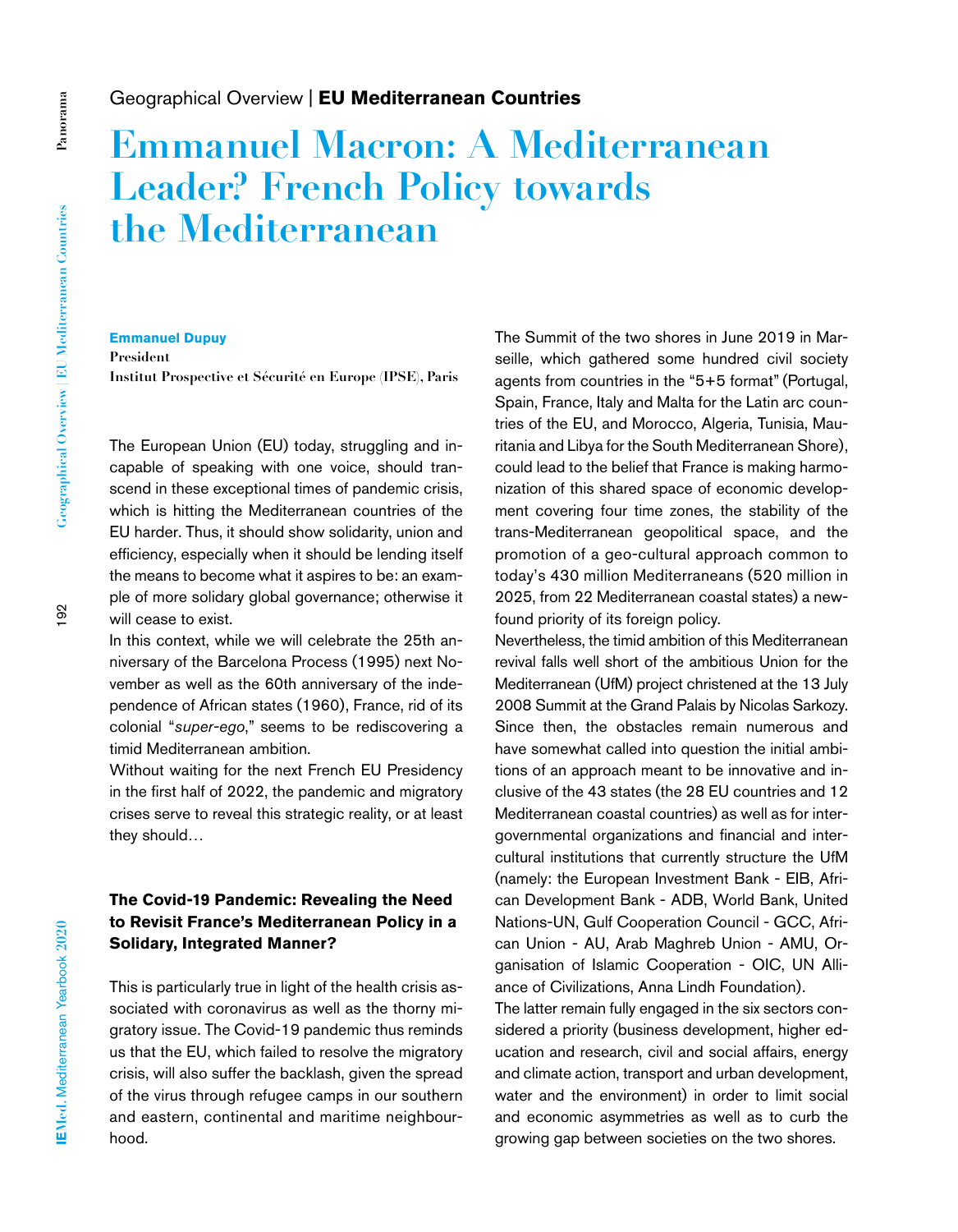**Panorama**

Panorama

with Greece and Cyprus, where recent, enormous discoveries of natural gas in the eastern Mediterra-

nean (50 billion  $m<sup>3</sup>$ , with the Leviathan, Aphrodite and Tamar natural gas fields, and the future EastMed natural gas pipeline to emerge from a consortium involving Egypt, Israel, Greece, Italy and France) render the area truly strategic for European energy independence. Syria is also our neighbour, whether we like it or not, by way of its EEZ adjoining Cyprus.

The coronavirus crisis, in any case, has the positive aspect that it leads us to question what we are and what we want to be and remain.

## **Europe Will Be Solidary or Will Not Be: The Future of Europe Lies in the Euro-Mediterranean and Euro-African Area**

The threat of a biased, contemptuous handling of the migratory issue, when it should involve subsidiarity and solidarity and be approached more inclusively with regard to our southern and eastern neighbourhood, with the point in case of the tens of thousands of migrants confined at the gates of Europe, should make us react in a humanitarian way. Far from making us forget this humanitarian crisis, the virus even highlights it.

Moreover, when discussing the reasons why the destiny of the 511 million Europeans is inexorably tied to that of the 1.3 billion Africans existing today, 2.5 billion by 2050, on the opposite shore of the Mediterranean, the matter of the integrated economic area is often forgotten.

Nonetheless, the new President of the European Commission, Ursula van der Leyen, is right when she mentions, with regard to policy orientations for the next Commission (2019-2024), the reasons why the EU should have an inclusive policy vis-à-vis our southern neighbourhood: that of the emergence on the African continent of a vast market – now more open in view of the implementation (by 2022) of the African Continental Free Trade Area (AfCFTA) – that is, a consumer market of approximately 3,000 billion euros per year.

Except that, here too, the asymmetry of the trade balance hampers this possibility. This will sadly be the case as long as 30% of African exports go to the EU whereas only 3% of EU exports are sent to Africa, 40% of which go to the Maghreb.

This previous and current situation confirms that it was in fact more of a "project union rather than a union project."

## **A Joint Civilizational Space Endangered, in Light of the Migratory Issue and the Diverging Responses in Apprehending It**

From September 2015, 1.5 million people chose to cross the Mediterranean Sea in spite of a great risk. The Mediterranean is now less significant though constraining for the EU – with 100,000 migrants estimated by the International Organization for Migration (IOM) in 2019, of which, tragically, 2,500 died while crossing the Mediterranean. As a reminder, of the ten million Africans already living in Europe, five million are from North Africa, thus comprising half of the African migrants that have settled in Europe.

One of the most important issues that need to be dealt with urgently, although it has been relegated to the background of our indignations by the current health crisis, is that of the migratory crisis. Because, if we are threatened by coronavirus, the migrants are also threatened by it, and vice-versa. When the virus reaches the refugee camps at our gates, now closed (given the decision to lock down the borders of the 26 countries in the Schengen Area), where those who flee war or poverty are crammed (if this is not the case already), the consequences will be drastic for all. Here, again, interdependence is essential.

Regardless of Paris' grievances against Ankara, this sad reality is undeniable, obliging us to talk to Turkey. Despite President Recep Tayyip Erdogan's ranting and his perfectly condemnable "migratory extortion," Turkey remains an essential partner in this matter.

In signing an agreement in March 2016, accompanied by a financial package of 6 billion euros, with Ankara regarding the management of some 4 million refugees, 3.6 million of them Syrians, the EU decided to outsource the matter to Turkey, and this until 2026, let's not forget! The EU has, in fact, shown a tendency to sooner pay for delegated management of the migratory question.

Let us keep in mind as well that this matter is not some remote "human-rightist" fad, but well and truly a subject concerning all Europeans: Turkey shares 200 km of land border with Greece and 240 km with Bulgaria, and is disputing an Exclusive Economic Zone (EEZ)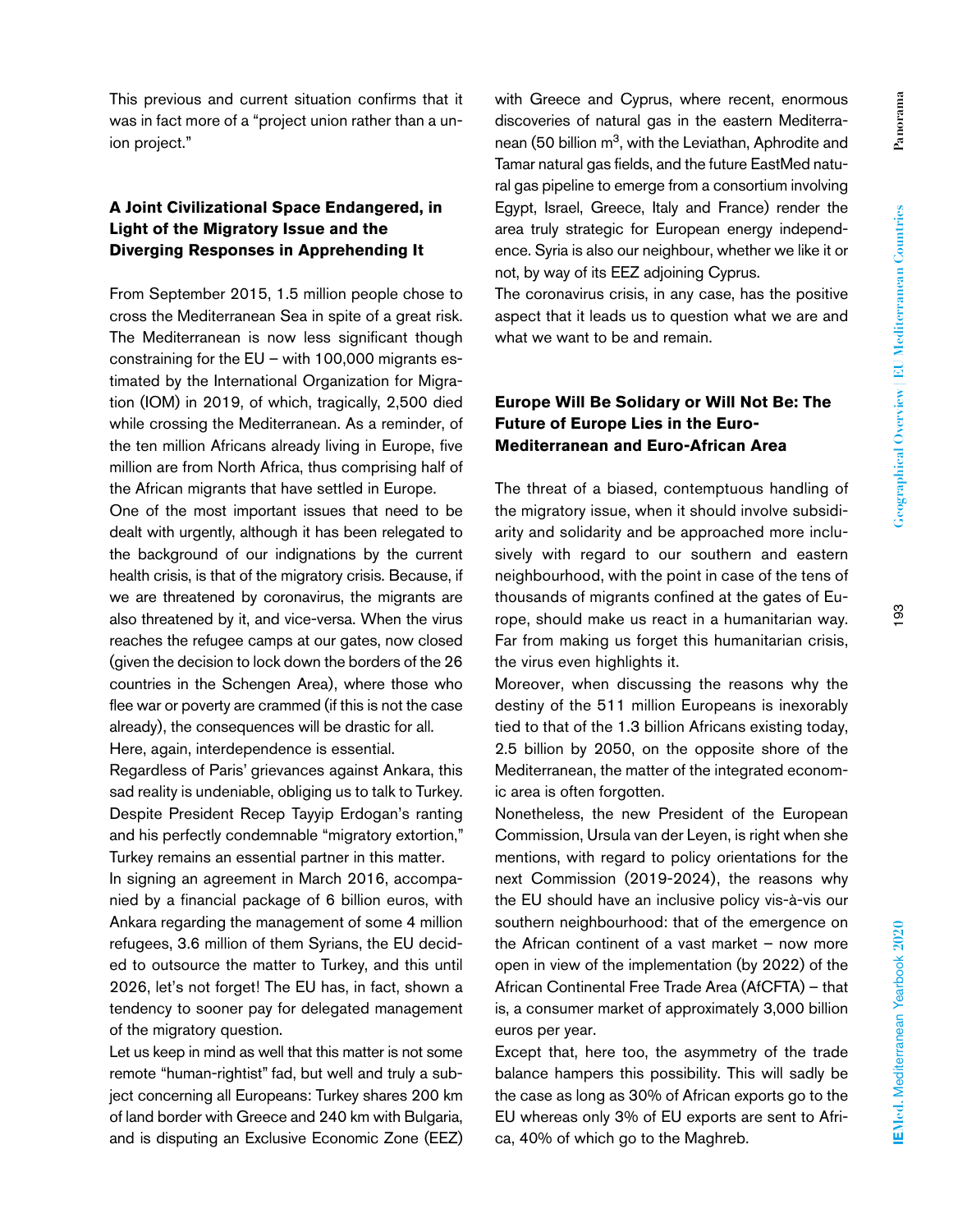However, it is not a question of matching strategies on either side of the Mediterranean or distributing the good and bad points between our two shores – separated, it should be recalled, by only 14 km –, but rather acknowledging the lasting appeal of the great prospects offered by fluid, regular trans-Mediterranean trade.

## **Highlighting the Mediterranean as a Bridge Rather than a Barrier: Developing the Foundations of a New Euro-African Partnership**

The point is simply to consider the need to work towards a mutual "strategic depth," simultaneously African, Arab-Muslim, Judaeo-Christian, Mediterranean, Atlantic, Saharan, European and Asian…

The challenge is enormous: that of building a region integrated on a worldwide scale, linking Africa, the Mediterranean and Europe – grouped together under the acronym AME – in which each party finds its centrality and singularity without forgetting the importance of the sense of community.

The global economy and globalization demonstrate, moreover, that only integrated world regions such as the North America Free Trade Agreement (NAFTA) and Southern Common Market (Mercosur) in North and South America, or the Association of Southeast Asian Nations (ASEAN) in Asia can aim towards balanced development and sustainable and solidary growth among their members.

This new reality takes on full meaning, moreover, on the geopolitical and geo-economic levels as well as geo-cultural level. From this stems the need to conceive of Eurafrica, with the Mediterranean perceived as a bridge instead of a barrier between the European, Asian and African continents.

Its full realization will thus be the token of an area of shared prosperity, stability and security, capable of curbing the ills preventing its full development (resilient terrorist and narco-criminal threat, uncontrolled migration, economic asymmetry, poor state governance…).

The effective implementation – by 2022 – of the African Continental Free Trade Area (AfCFTA) should allow significant stepping up of intra-African commerce (not surpassing 12-16% today) and thereby raise the African continent – from an overall GDP of 2,450 billion euros today to some 3,500 billion by 2024 – on the global market, making it more competitive and attractive to Foreign Direct Investment (FDI), whose volume is constantly falling on the African continent (65 billion dollars last year as compared to 72 billion in 2008, that is, eight times less than in Asia).

This is all provided that the ills burdening African economic development (economic asymmetry, monetary dependence, terrorism, poorly controlled demography, bad governance, erratic management of the migratory issue…) do not reduce the average continental growth rate (3.5% in 2019, 3% expected in 2020, according to the Organization for Economic Cooperation and Development - OECD), thus weakening the socio-economic foundations of the 54 African states.

The sharp and apparently steady fall of the price per oil barrel (20 dollars), in the context of the crisis associated with the coronavirus pandemic and a significant difference in approach between Moscow and Riyad, will nevertheless destroy the development projects of numerous countries in Africa (Senegal, Nigeria, Cameroon, Gabon, Equatorial Guinea, Congo, Algeria, Libya…).

## **Mare Nostrum and Sahel Nostrum: Two Profoundly Intertwined Geopolitical, Geo-Economic and Geo-Cultural Areas**

Today, the interaction between France's Mediterranean policy and its West African policy, transformed more specifically by its diplomatic and military agenda in the Sahel-Sahara region, seems to confirm a certain assimilation of public policies and a synergy of civil-military actions taken in parallel in the two regions.

In sum, the policy to which President Emmanuel Macron aspires for *Mare Nostrum* has become consubstantial with the one France intends to carry out to stabilize *Sahel Nostrum*.

The notion of *Mare Nostrum* should also be associated with that of *Sahel Nostrum*. The States bordering on that "Sea of Water" and this "Sea of Sand" are facing, moreover, the same common insecurities, among which the challenge of terrorism is the most significant.

After the attacks in Algeria (during the 1991-2002 Civil War, then against the UN building in Algiers in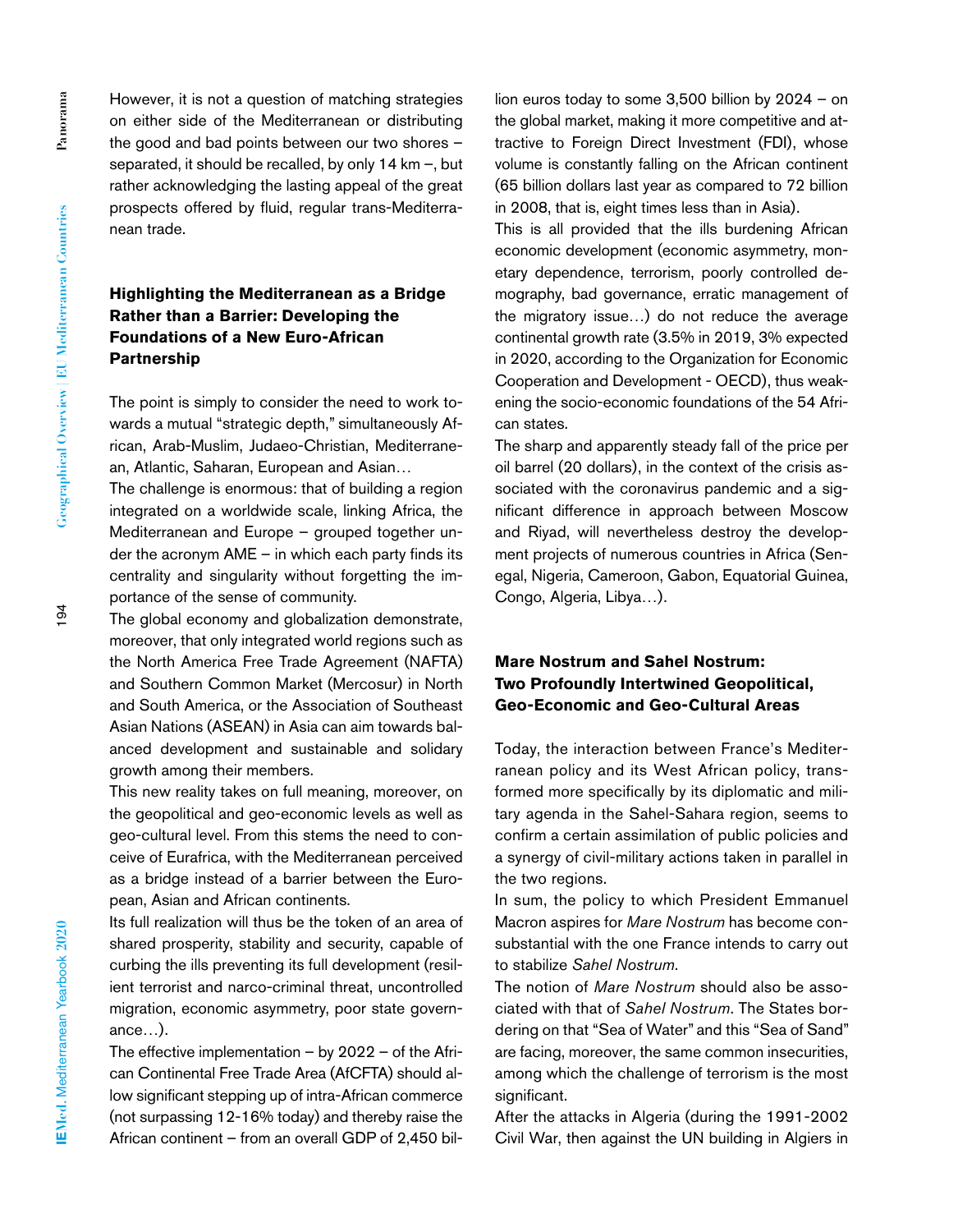2007, and the case of In Amenas in 2013), Morocco (Casablanca in 2003, Marrakesh in 2011), Tunisia (since 2015), Libya (2018), Egypt (since 2013), Côte d'Ivoire (2017), Benin (2019) and of course the five countries of the G5 Sahel (Mauritania, Mali, Niger, Burkina-Faso and Chad) since late 2012, not to mention Nigeria since the appearance of Boko Haram in 2009, terrorism is one of the main scourges affecting the African continent.

Improvement and stabilization of governance, reinforcement of the State, egalitarian and harmonious consideration of territories, renewal of the Citizens' Pact in each country, persistent struggle against corruption, relentless denunciation of kleptocracy, in addition to the creation of regional solidarity and the implementation of mechanisms and structures for cross-border coordination are only some of the solutions repeated at every opportunity, but only rarely implemented, to respond with greater efficiency to armed terrorist groups (ATGs), who most often build and consolidate their territorial rooting by legitimizing their capacity to replace the failing sovereign functions of states.

The connections between drug-trafficking organizations, Islam-related terrorist groups and secessionist movements born of bad governance, the gap between the centre and the periphery, and irredentist claims have now gone far beyond the Sahel-Sahara area to have an "impact" on and *de facto* "involve" all North and West African countries, inexorably linking Europe, Africa and the Mediterranean.

It is thus now in the search for sustainable, solidary shared solutions in the struggle against terrorism – combining military action and a global approach, connecting development aid to security – where one of the keys to the stability of the two continents resides, across the Mediterranean.

## **A New Wave of the Arab Spring Obliges France to Take into Greater Account the Deep Social Changes Occurring on the South Shore of the Mediterranean**

The jolts of the Arab Spring since 2011 have caused a massive exodus of Tunisians, Algerians, Libyans and Egyptians. The consequences of the resulting Libyan crisis have certainly opened a new gap that will be difficult to close without a proactive policy of sustainable, deep reconstruction of the country, first of all, of course, by re-opening lasting, solidary and inclusive prospects for its inhabitants.

We know the intrinsic causes behind the revolutionary and reformist processes. The causes are common.

They reside without any doubt in the eventually unacceptable gap between the people and an economic ultra-liberalism that, unregulated, oppresses collectively more than it enriches individually.

They can also be attributed to a social injustice that has become blatant at all levels of society and in particular those leaving citizens unregulated and unprotected, namely those feeling marginalized and excluded from development, youth and particularly young graduates remaining impervious to the windfall of growth whose results, though arising from a rentier economy, had nothing to envy of the economies along the North of the Mediterranean Basin.

They likewise certainly bear witness to a failed political democracy that shows few examples of a truly republican, inclusive, supportive and egalitarian outcome. This is the reality that the Summit of the two shores, and by the same token, the reorientation of French foreign policy towards the Mediterranean, can no longer ignore.

#### **Nonetheless, France Is Not the Only One Having These Thoughts, and Is in Fierce Competition with Certain EU Partners**

Spain has, rightly, decided to prioritize development aid to the South Mediterranean (Algeria, Morocco, Tunisia, Lebanon and Palestine) and this despite the serious economic recession on the horizon in the wake of the Coronavirus pandemic. The presence of the former Spanish Foreign Minister, Josep Borrell, at the head of the European External Action Service (EEAS) in Brussels will surely help the new Spanish Foreign Minister, Arancha González Laya, in this goal. We know that Italy is likewise attempting to play its own role in the African continent, as demonstrated by the profound differences between Paris and Rome on the Libyan crisis.

Moreover, the image Paris has in the South Mediterranean is an additional factor towards its relegation. The barometer organized annually by Africa Leads, the French Council of Investors in Africa (CIAN) and